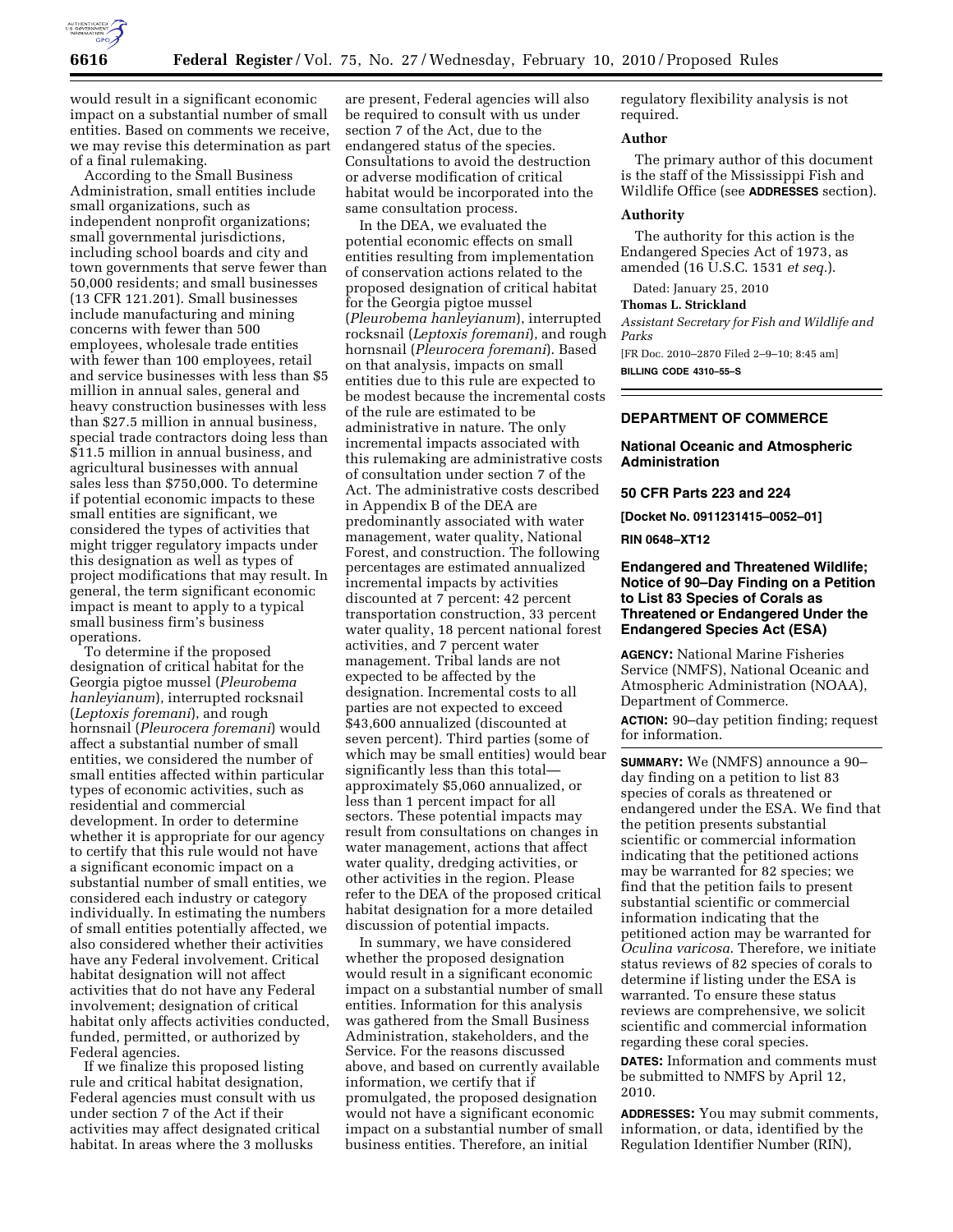0648-XT12, by any of the following methods:

Electronic Submissions: Submit all electronic public comments via the Federal eRulemaking Portal: *http:// www.regulations.gov.* 

Mail: Assistant Regional Administrator, Protected Resources Division, NMFS, Pacific Islands Regional Office, 1601 Kapiolani Blvd., Suite 1110, Honolulu, HI 96814 (for species occurring in the Pacific Ocean); or Assistant Regional Administrator, Protected Resources Division, NMFS, Southeast Regional Office, 263 13th Avenue South, St. Petersburg, FL 33701 (for species occurring in the Atlantic Ocean).

Facsimile (fax): (907) 586–7012 (for species occurring in the Pacific Ocean); (727) 824–5309 (for species occurring in the Atlantic Ocean).

Instructions: All comments received are a part of the public record and will generally be posted to *http:// www.regulations.gov* without change. All personal identifying information (e.g., name, address, etc.) voluntarily submitted by the commenter may be publicly accessible. Do not submit confidential business information or otherwise sensitive or protected information.

NMFS will accept anonymous comments. Attachments to electronic comments will be accepted in Microsoft Word, Excel, WordPerfect, or Adobe PDF file formats only.

Interested persons may obtain a copy of this coral petition from the above addresses or online from the NMFS HQ website: *http://www.nmfs.noaa.gov/pr/ species/invertebrates/.* 

**FOR FURTHER INFORMATION CONTACT:**  Lance Smith, NMFS Pacific Islands Region, (808) 944–2258; Jennifer Moore, NMFS Southeast Region, (727) 824– 5312; or Marta Nammack, NMFS, Office of Protected Resources, (301) 713–1401. **SUPPLEMENTARY INFORMATION:** 

# **Background**

On October 20, 2009, we received a petition from the Center for Biological Diversity to list 83 species of coral as threatened or endangered under the ESA. The petitioner also requested that critical habitat be designated for these corals concurrent with listing under the ESA. The petition asserts that synergistic threats of ocean warming, ocean acidification, and other impacts affect these species, stating that immediate action is needed to reduce greenhouse gas concentrations to levels that do not jeopardize these species. The petition also asserts that the species are being affected by dredging, coastal

development, coastal point source pollution, agricultural and land use practices, disease, predation, reef fishing, aquarium trade, physical damage from boats and anchors, marine debris, and aquatic invasive species. The petition briefly summarizes the description, taxonomy, natural history, distribution, and status for each petitioned species, and discusses the status of each oceanic basin's coral reefs. It also describes current and future threats that the petitioners assert are affecting or will affect these species.

The 83 species included in the petition are: *Acanthastrea brevis*, *Acanthastrea hemprichii*, *Acanthastrea ishigakiensis*, *Acanthastrea regularis*, *Acropora aculeus*, *Acropora acuminate*, *Acropora aspera*, *Acropora dendrum*, *Acropora donei*, *Acropora globiceps*, *Acropora horrida*, *Acropora jacquelineae*, *Acropora listeri*, *Acropora lokani*, *Acropora microclados*, *Acropora palmerae*, *Acropora paniculata*, *Acropora pharaonis*, *Acropora polystoma*, *Acropora retusa*, *Acropora rudis*, *Acropora speciosa*, *Acropora striata*, *Acropora tenella*, *Acropora vaughani*, *Acropora verweyi*, *Agaricia lamarcki*, *Alveopora allingi*, *Alveopora fenestrate*, *Alveopora verrilliana*, *Anacropora puertogalerae*, *Anacropora spinosa*, *Astreopora cucullata*, *Barabattoia laddi*, *Caulastrea echinulata*, *Cyphastrea agassizi*, *Cyphastrea ocellina*, *Dendrogyra cylindrus*, *Dichocoenia stokesii*, *Euphyllia cristata*, *Euphyllia paraancora*, *Euphyllia paradivisa*, *Galaxea astreata*, *Heliopora coerulea*, *Isopora crateriformis*, *Isopora cuneata*, *Leptoseris incrustans*, *Leptoseris yabei*, *Millepora foveolata*, *Millepora tuberosa*, *Montastraea annularis*, *Montastraea faveolata*, *Montastraea franksi*, *Montipora angulata*, *Montipora australiensis*, *Montipora calcarea*, *Montipora caliculata*, *Montipora dilatata*, *Montipora flabellata*, *Montipora lobulata*, *Montipora patula*, *Mycetophyllia ferox*, *Oculina varicosa*, *Pachyseris rugosa*, *Pavona bipartite*, *Pavona cactus*, *Pavona decussate*, *Pavona diffluens*, *Pavona venosa*, *Pectinia alcicornis*, *Physogyra lichtensteini*, *Pocillopora danae*, *Pocillopora elegans*, *Porites horizontalata*, *Porites napopora*, *Porites nigrescens*, *Porites pukoensis*, *Psammocora stellata*, *Seriatopora aculeata*, *Turbinaria mesenterina*, *Turbinaria peltata*, *Turbinaria reniformis*, and *Turbinaria stellula*. Eight of the petitioned species are in the Caribbean and belong to the following families: Agaricidae (1); Faviidae (3); Meandrinidae (2); Mussidae (1);

Oculinidae (1). Seventy-five of the petitioned species are in the Indo-Pacific region, represented by five families (nine species) in Hawaii: Acroporidae (4); Agaricidae (1); Poritidae (1); Faviidae (2); Siderastreidae (1); and 11 families and one order in the rest of the Indo-Pacific region: Acroporidae (31); Agaricidae (7); Poritidae (6); Faviidae (2); Dendrophylliidae (4); Euphyllidae (4); Oculinidae (1); Pectiniidae (1); Mussidae (4); Pocilloporidae (3); Milleporidae (2); Order Helioporacea (1). All 83 species can be found in the United States, its territories (Puerto Rico, U.S. Virgin Islands, Navassa, Northern Mariana Islands, Guam, American Samoa, Pacific Remote Island Areas), or its freely associated states (Republic of the Marshall Islands, Federated States of Micronesia, and Republic of Palau), though many occur more frequently in other countries.

The petition states that all of these species are classified as vulnerable (76 species), endangered (six species: *Acropora rudis*, *Anacropora spinosa*, *Montipora dilatata*, *Montastraea annularis*, *M. faveolata*, *Millepora tuberosa*), or critically endangered (one species: *Porites pukoensis*) by the World Conservation Union (IUCN). *Montipora dilatata* and *Oculina varicosa* are also on our Species of Concern list.

#### **ESA Statutory Provisions and Policy Considerations**

Section 4(b)(3)(A) of the ESA of 1973, as amended (U.S.C. 1531 *et seq.*), requires, to the maximum extent practicable, that within 90 days of receipt of a petition to list a species as threatened or endangered, the Secretary of Commerce (Secretary) make a finding on whether that petition presents substantial scientific or commercial information indicating that the petitioned action may be warranted (16 U.S.C. 1533(b)(3)(A)). Joint ESAimplementing regulations issued by NMFS and the U.S. Fish and Wildlife Service (FWS) (50 CFR 424.14(b)) define ''substantial information'' in this context as the amount of information that would lead a reasonable person to believe that the measure proposed in the petition may be warranted.

In making a finding on a petition to list a species, the Secretary must consider whether the petition: (i) clearly indicates the administrative measure recommended and gives the scientific and any common name of the species involved; (ii) contains detailed narrative justification for the recommended measure, describing, based on available information, past and present numbers and distribution of the species involved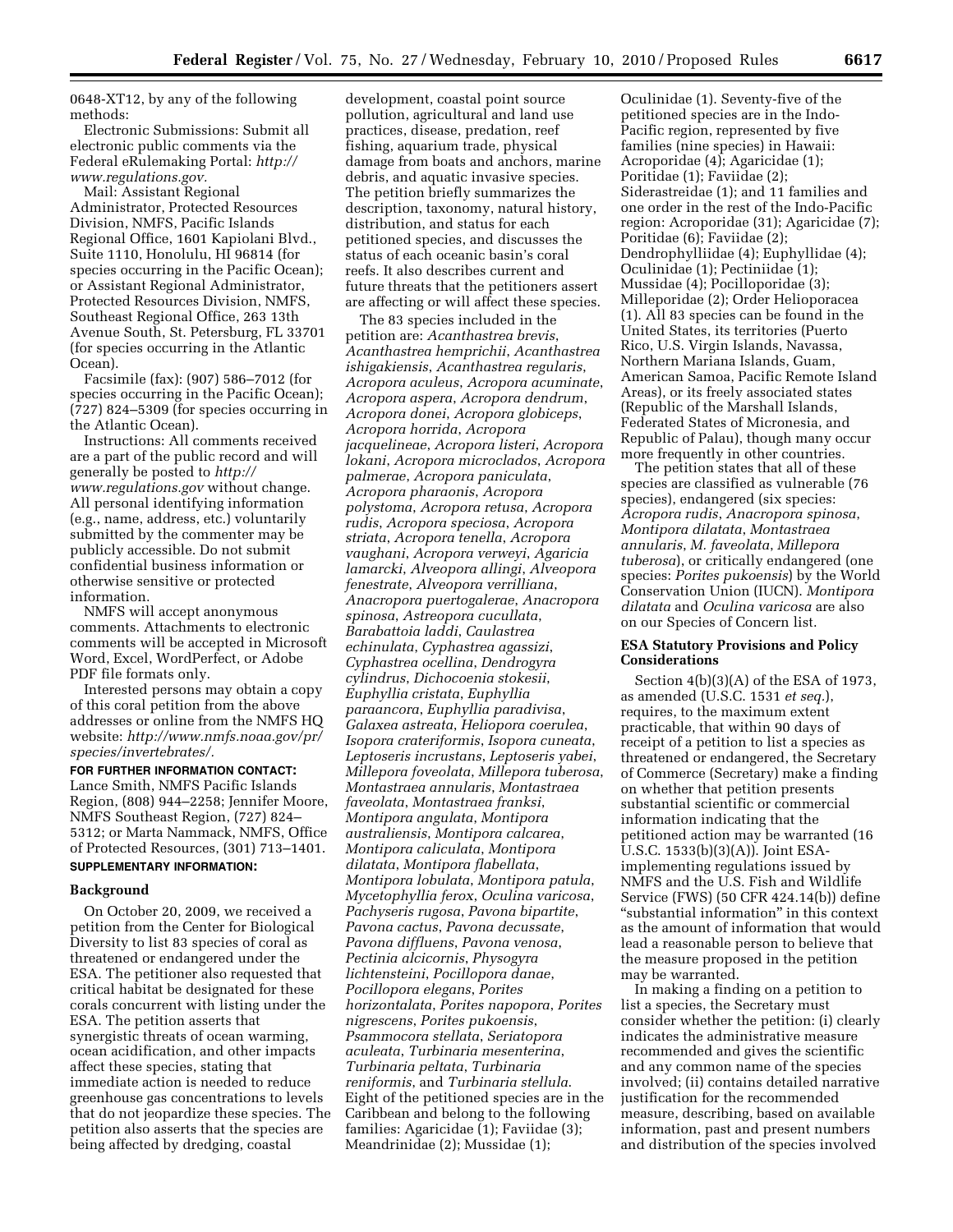and any threats faced by the species; (iii) provides information regarding the status of the species over all or a significant portion of its range; and (iv) is accompanied by the appropriate supporting documentation in the form of bibliographic references, reprints of pertinent publications, copies of reports or letters from authorities, and maps (50  $CFR$  424.14(b)(2)). To the maximum extent practicable, this finding is to be made within 90 days of the date the petition was received, and the finding is to be published promptly in the **Federal Register**. When it is found that substantial information indicating that the petitioned action may be warranted is presented in the petition, we are required to promptly commence a review of the status of the species concerned during which we will conduct a comprehensive review of the best available scientific and commercial information. In such cases, within 1 year of receipt of the petition, we shall conclude the review with a finding as to whether, in fact, the petitioned action is warranted. Because the finding at the 12–month stage is based on a more thorough review of the available information, as compared to the narrow scope of review at the 90–day stage, a ''may be warranted'' finding does not prejudge the outcome of the status review.

Under the ESA, a listing determination may address a ''species,'' which is defined to also include subspecies and, for any vertebrate species, a distinct population segment which interbreeds when mature (DPS) (16 U.S.C. 1532(16)). Because corals are invertebrate species, we are limited to assessing the status of species or subspecies of corals. A species or subspecies is "endangered" if it is in danger of extinction throughout all or a significant portion of its range, and ''threatened'' if it is likely to become endangered within the foreseeable future throughout all or a significant portion of its range (ESA sections 3(6) and 3(20), respectively, 16 U.S.C. 1532(6) and (20)).

# **Biology of Coral Species**

Stony corals (Class Anthozoa, Order Scleractinia) are marine invertebrates that secrete a calcium carbonate skeleton. Stony corals can be hermatypic (significant contributors to the reef-building process) or ahermatypic, and may or may not contain endosymbiotic algae (zooxanthellae) (Schumacher and Zibrowius, 1985). The largest colonial members of the Scleractinia help produce the carbonate structures known as coral reefs in shallow tropical and

subtropical seas around the world. The rapid calcification rates of these organisms have been linked to the mutualistic association with singlecelled dinoflagellate algae, zooxanthellae, found in the coral tissues (Goreau *et al.*, 1979). Massive and branching stony corals are the major framework builders of shallow tropical reefs. Some stony corals occur in deep water and are azooxanthellate, but typically do not form extensive reefs, with few exceptions (e.g., *Oculina varicosa*; Reed, 1981). Corals provide substrate for colonization by benthic organisms, construct complex protective habitats for myriad other species, including commercially important invertebrates and fishes, and serve as food resources for a variety of animals.

# **Analysis of Petition**

Of the 83 petitioned species, eight species occur in the U.S. waters of the Caribbean, and 75 occur in the U.S. waters of the Indo-Pacific. The petition includes species accounts (i.e., description of the species' morphology, life history, habitat, distribution, and loss estimates over 30 years (20 years into the past and 10 years into the future)) of each of the 83 species, threats facing each species, and descriptions of the status of coral reef ecosystems of the wider Caribbean and Indo-Pacific areas. The petition asserts that all of the petitioned species have suffered population reductions of at least 30 percent over a 30–year period, relying on information from the IUCN.

The majority of coral species included in this petition belongs to either the wider Caribbean or Indo-Pacific areas and occur in similar habitats and face the same threats. Eight of the petitioned species occur in the Caribbean, and 75 in the Indo-Pacific.

The Caribbean, according to the petitioner, has the largest proportion of corals classified as being in one of the high extinction risk categories by the IUCN. The petitioner asserts that the region suffered massive losses of corals in response to climate-related events of 2005, including a record-breaking series of 26 tropical storms and elevated ocean water temperatures. Further, the petitioner asserts that the U.S. Virgin Islands lost 51.5 percent of live coral cover, and that Florida, Puerto Rico, the Cayman Islands, St. Maarten, Saba, St. Eustatius, Guadeloupe, Martinique, St. Barthelemy, Barbados, Jamaica, and Cuba suffered bleaching of over 50 percent of coral colonies, citing Carpenter *et al.* (2008). The petitioner cites Gardner *et al.* (2003) in asserting that, over the three decades prior to the 2005 events, Caribbean reefs had

already suffered an 80 percent decline in hard coral cover, from an average of 50 percent to an average of 10 percent throughout the region.

The abundance and trend information presented by the petitioner for each species is limited to an estimate of the percentage loss of its habitat and/or population over a 30–year period (including 20 years into the past and 10 years into the future), as assessed by the IUCN. However, the petition also asserts that these corals face significant threats. To support this assertion, the petitioner cites Alvarez-Filip *et al.* (2009) in noting the dramatic decline of the threedimensional complexity of Caribbean reefs over the past 40 years, resulting in a phase shift from a coral-dominated ecosystem to fleshy macroalgal overgrowth in reef systems across the Caribbean. The petitioner notes that, in our 2008 critical habitat designation for elkhorn (*Acropora palmata*) and staghorn (*A. cervicornis*) corals, we identified chronic overfishing of herbivorous species and the die-off of 95 percent of the regions' long-spined sea urchins (*Diadema antillarum*) in the early 1980s as primary factors in this ecological shift (73 FR 72210; November 26, 2008). The petitioner cites the same source in concluding that, in the absence of grazing pressure from herbivorous fish and urchins, fastgrowing algae, macroalgae, and other epibenthic organisms easily outcompete coral larvae by preempting available space, producing toxic metabolites that inhibit larval settlement, and trapping excess sediment in algal turfs. The petitioner cites Gledhill *et al.* (2008) in asserting that ocean acidification led to a decrease in mean sea surface aragonite saturation state in the Greater Caribbean Region between 1996 and 2006. The petitioner states that Hoegh-Guldberg *et al.* (2007) found marked reductions in resilience accompanied by increased grazing requirements to facilitate reef recovery after modeling the impacts of a 20 percent decline in coral growth rate in response to ocean acidification on a Caribbean forereef.

Seventy-five percent of the world's coral reefs can be found in the Indo-Pacific, which stretches from the Indonesian island of Sumatra in the west to French Polynesia in the east (Bruno and Selig (2007), as cited by the petitioner). As recently as 1,000 to 100 years ago, this region averaged about 50 percent coral cover, but 20–50 percent of that total has been lost, according to the petitioner. The petitioner cites Bruno and Selig (2007), stating that regional total coral cover averaged 42.5 percent during the early 1980s, 36.1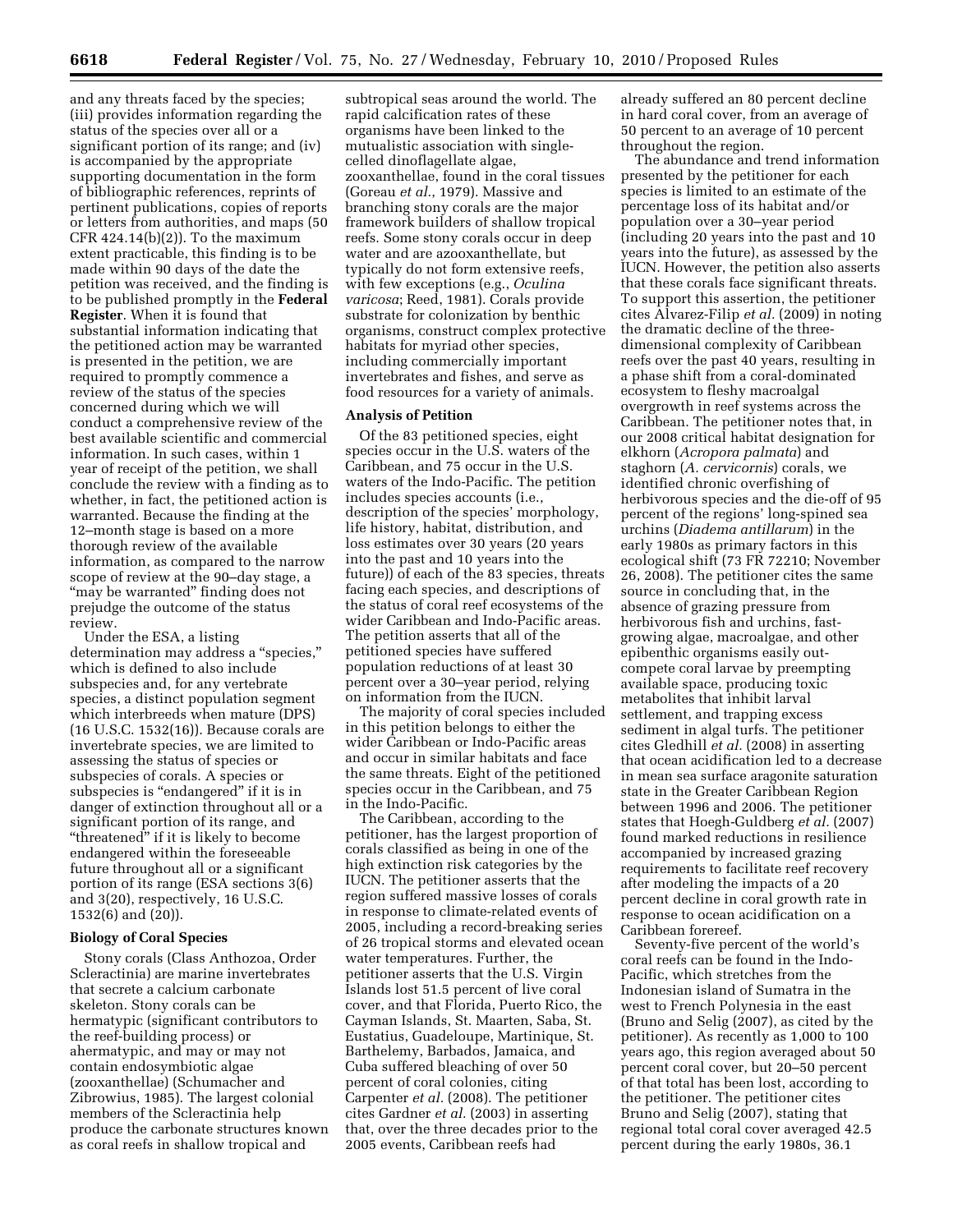percent in 1995, and 22.1 percent in 2003. The petitioner asserts, citing Bruno and Selig (2007), that this reduced coral cover was relatively consistent across 10 subregions of the Indo-Pacific in 2002–2003. Although these corals have recovered in the past (Colgan, 1987, as cited by the petitioner), anthropogenic stressors are increasing the frequency and intensity of mortality events and interfering with the natural ability of coral communities to recover (McClanahan *et al.*, 2004; Pandolfi *et al.*, 2003, as cited by the petitioner). The future of Indian Ocean reefs is a particular concern to the petitioner because over 90 percent of corals on many shallow water reefs died in 1998 in response to elevated sea surface temperatures, and average temperatures in the Indian Ocean are expected to rise above 1998 levels within a few decades (Sheppard, 2003, as cited by the petitioner). As elevated sea surface temperatures and associated climate-induced mass mortality events occur more frequently, it becomes less likely that there will be enough time between events for Indian Ocean reefs to recover (Sheppard, 2003, as cited by the petitioner).

The ESA requires us to determine whether species are threatened or endangered because of any of the following section 4(a)(1) factors: the present or threatened destruction, modification, or curtailment of habitat or range; overutilization for commercial, recreational, scientific, or educational purposes; disease or predation; inadequacy of existing regulatory mechanisms; and any other natural or manmade factors affecting the species' existence (16 U.S.C. 1533(a)(1)). The petition describes factors which it asserts have led to the current status of these corals, as well as threats which it asserts the species currently face, categorizing them under the section 4(a)(1) factors. The petition focuses on habitat threats, asserting that the habitat of the petitioned coral species, and indeed all reef-building coral species, is under threat from several processes linked to anthropogenic greenhouse gas emissions, including increasing seawater temperatures, increasing ocean acidification, increasing storm intensities, changes in precipitation, and sea-level rise. The petition also asserts that these global habitat threats are exacerbated by local habitat threats posed by ship traffic, dredging, coastal development, pollution, and agricultural and land use practices that increase sedimentation and nutrientloading. The petition asserts that this combination of habitat threats has

already impacted coral reef ecosystems on a global scale, and that these threats are currently accelerating in severity such that the quantity and quality of coral reef ecosystems are likely to be greatly reduced in the next few decades.

#### **Petition Finding**

We have reviewed the petition, the literature cited in the petition, and other literature and information available in our files. Based on that literature and information, we find that the petition meets the aforementioned requirements of the ESA regulations under 50 CFR 424.14(b)(2) for most of the species which are the subject of the petition. Specifically, we determine that the petition presents substantial information indicating that the requested listing actions may be warranted for 82 of the 83 subject species. As required by 50 CFR 424.14(b)(2), for the 82 species, the petition:

(1) clearly indicates the administrative measure recommended (listing as threatened or endangered) and gives the scientific and any common names of the species involved;

(2) contains detailed narrative justification for the recommended measure, describing, based on available information, past and present numbers and distribution of the species involved and any threats faced by the species;

(3) provides information regarding the status of the species over all or a significant portion of its range; and

(4) is accompanied by the appropriate supporting documentation for 82 of the 83 species in the form of bibliographic references and maps.

Further, it is reasonable to conclude, after reviewing the information presented in this petition, that these species may be threatened or endangered. A population decline of at least 30 percent throughout the Caribbean and Indo-Pacific regions, combined with large-scale threats of increased abundance of macroalgae (which compete for available space, produce toxins that inhibit larval settlement, and trap excess sediment), ocean acidification, decreased resilience of corals, and elevated sea surface temperatures (which cause mass mortalities of corals), could cause coral populations to collapse and make it difficult for them to recover.

However, we have determined that the petition does not present substantial scientific or commercial information that the petitioned action may be warranted as to *Oculina varicosa*. The petition cited only three references in the section addressing *O. varicosa*. The petition relied on the Species Account

from the IUCN Redlist of Threatened Species for information on the population status and threats regarding this species. Read as a whole, however, the IUCN Species Account presents conflicting information and does not ultimately support the petition, as is discussed further below. The other two references included a general corals text describing morphology and habitat and a NMFS' Species of Concern fact sheet for *O. varicosa*, dated November 2007, which is also discussed further below.

The IUCN Species Account presents conflicting information on the threats affecting *O. varicosa* and ultimately does not support the petition. The Species Account states that deep-water populations off the coast of Florida to North Carolina (Oculina Banks) have undergone declines exceeding 50 percent since the 1970s due to destructive fishing practices, but also recognizes that there is no evidence of extensive declines beyond those areas or throughout the species' entire range, which includes shallow-water populations and deeper populations in the Gulf of Mexico in addition to the populations where declines have been observed (Aronson *et al.*, 2008). The IUCN Species Account also states that the species is ''relatively common'' throughout its range, but also states that there is "no species specific population information available'' (Aronson *et al.*, 2008). Also, while many of the IUCN Species Accounts for species of corals that are found in other shallow tropical waters infer population information from habitat decline (a practice that is reasonable for species that actually occur within the declining habitat), the *O. varicosa* Species Account attempts to draw inappropriate inferences on this point. In particular, the Species Account infers that the shallow-water populations of *O. varicosa* have undergone population declines as a result of the threats that are affecting those other shallow-water coral reefs, even though the species does not occur in the same habitats as those other shallow-water tropical coral species. Similarly, while the IUCN Species Account states clearly that *O. varicosa*  is not affected by disease and bleaching, it also appears to rely on the fact that the main threat to reefs is global climate change (in particular, temperature extremes leading to bleaching and increased susceptibility to disease). However, the only threat identified in the Species Account to actually affect *O. varicosa* is destructive fishing practices. NMFS identified *O. varicosa* as a Species of Concern in 1991 based on the documented declines of the species in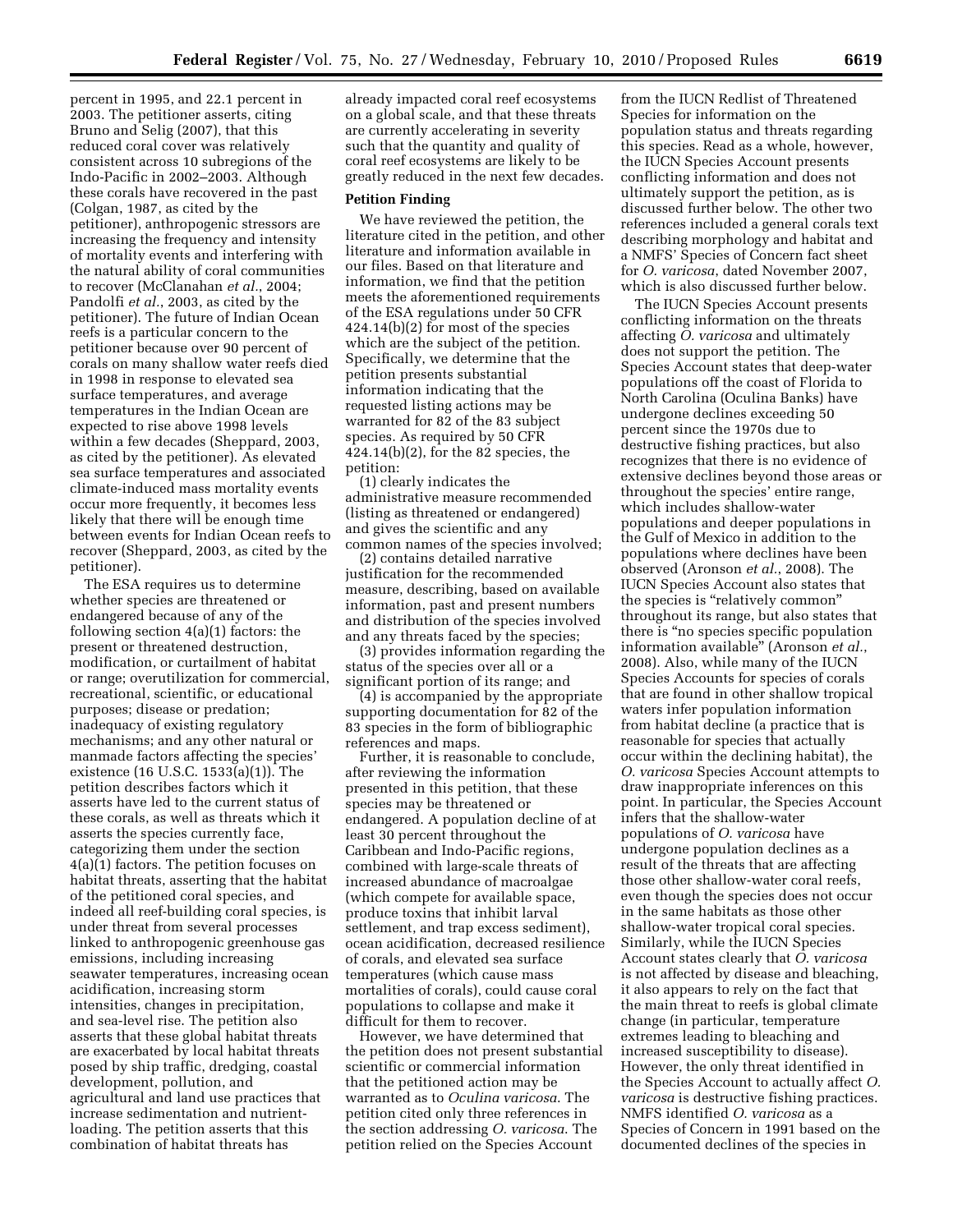the deep-water Oculina Banks, off the Southeast United States (NMFS, 2007). A Species of Concern is defined as ''species about which [NMFS] has some concerns regarding status and threats, but for which insufficient information is available to indicate a need to list the species under the ESA" (71 FR 61022; October 17, 2006). We maintain a fact sheet on our website for each Species of Concern, and these sheets are updated periodically. The *O. varicosa* fact sheet was updated, most recently on November 1, 2007 (*http:// www.nmfs.noaa.gov/pr/pdfs/species/ ivorytreecoral*l*detailed.pdf*).

The petition presents no new information to indicate that *O. varicosa*  meets the definition of endangered or threatened or that better information has become available since we last updated the fact sheet. While we acknowledge that the largest known population of *O. varicosa*, in the Oculina Banks, has undergone extensive decline compared to 1970's levels (as the IUCN Species Account notes), we also note that this area has been protected as the Oculina Habitat Area of Particular Concern since 1984, prohibiting trawling, dredging, bottom longlines, and anchoring (NMFS, 2007). These are the only documented threats to *O. varicosa*; there are no known threats to the shallowwater populations. *Id.* While destructive fishing practices have resulted in a 50% decline in the deep-water populations, this threat has not been shown to affect the shallow-water populations throughout the species' range. Therefore, it is inappropriate to extrapolate the decline in the deepwater populations to a 30% decline throughout the species' range.

Viewing all the information cited by the petitioner in its entirety, we conclude that the petition fails to present substantial scientific or commercial information to suggest that the petitioned action may be warranted for *O. varicosa*. In particular, we note the species' wide distribution, the lack of rangewide declines, and the existing protections for the deep-water populations, alleviating our concerns stemming from the declines that occurred following the 1970s.

#### **Information Solicited**

#### *Information on Status of the Species*

As a result of this finding, we are commencing status reviews on all of the petitioned species (except *O. varicosa*) to determine whether listing any of these coral species under the ESA is in fact warranted. We intend that any final action resulting from these reviews be as accurate and as effective as possible,

and consider the best available scientific and commercial information. Therefore, we open a 60–day public comment period to solicit information from the public, government agencies, the scientific community, industry, and any other interested parties on the status of these 82 coral species throughout their range, including:

(1) Historical and current distribution and abundance of these species throughout their ranges (U.S. and foreign waters);

(2) historic and current condition of these species and their habitat;

(3) population density and trends; (4) the effects of climate change on the distribution and condition of these coral species and other organisms in coral reef ecosystems over the short- and long-term;

(5) the effects of other threats including dredging, coastal development, coastal point source pollution, agricultural and land use practices, disease, predation, reef fishing, aquarium trade, physical damage from boats and anchors, marine debris, and aquatic invasive species on the distribution and abundance of these coral species over the short- and longterm; and

(6) management programs for conservation of these coral species, including mitigation measures related to any of the threats listed under (5) above.

We will base our findings on a review of the best scientific and commercial information available, including all information received during the public comment period.

#### *Information Regarding Protective Efforts*

Section 4(b)(1)(A) of the ESA requires the Secretary to make listing determinations solely on the basis of the best scientific and commercial data available after conducting a review of the status of a species and after taking into account efforts being made to protect the species (16 U.S.C. 1533(b)(1)(A)). Therefore, in making its listing determinations, we first assess the status of the species and identify factors that have led to its current status. We then assess conservation measures to determine whether they ameliorate a species' extinction risk (50 CFR 424.11(f)). In judging the efficacy of conservation efforts, we consider the following: the substantive, protective, and conservation elements of such efforts; the degree of certainty that such efforts will reliably be implemented; the degree of certainty that such efforts will be effective in furthering the conservation of the species; and the presence of monitoring provisions to determine effectiveness of recovery

efforts and that permit adaptive management (Policy on the Evaluation of Conservation Efforts; 68 FR 15100; March 28, 2003). In some cases, conservation efforts may be relatively new or may not have had sufficient time to demonstrate their biological benefit. In such cases, provision of adequate monitoring and funding for conservation efforts is essential to ensure that the intended conservation benefits will be realized. We encourage all parties to submit information on ongoing efforts to protect and conserve any of these 82 coral species, as well as information on recently implemented or planned activities and their likely impact(s).

### *Information Regarding Potential Critical Habitat*

Critical habitat is defined in section 3(5) of the ESA as: (1) the specific areas within the geographical area occupied by the species, at the time it is listed in accordance with the ESA, on which are found those physical or biological features (a) essential to the conservation of the species and (b) which may require special management considerations or protection; and (2) specific areas outside the geographical area occupied by the species at the time it is listed upon a determination that such areas are essential for the conservation of the species (16 U.S.C. 1532(5)). Once critical habitat is designated, section 7(a)(2) of the ESA requires Federal agencies to ensure that they do not fund, authorize or carry out any actions that are likely to destroy or adversely modify that habitat (16 U.S.C. 1536(a)(2)). This requirement is in addition to the section 7(a)(2) requirement that Federal agencies ensure that their actions do not jeopardize the continued existence of listed species.

Section 4(a)(3)(A)(i) of the ESA requires that, to the extent prudent and determinable, critical habitat be designated concurrently with the listing of a species(16 U.S.C. 1533(a)(3)(A)(i)). Designations of critical habitat must be based on the best scientific data available and must take into consideration the economic, national security, and other relevant impacts of specifying any particular area as critical habitat (16 U.S.C. 1533(b)(2)). In advance of any determination to propose listing any of the petitioned coral species as threatened or endangered under the ESA, we solicit information that would assist us in developing a critical habitat proposal.

Joint NMFS/FWS regulations for listing endangered and threatened species and designating critical habitat (50 CFR 424.12(b)) state that the agency